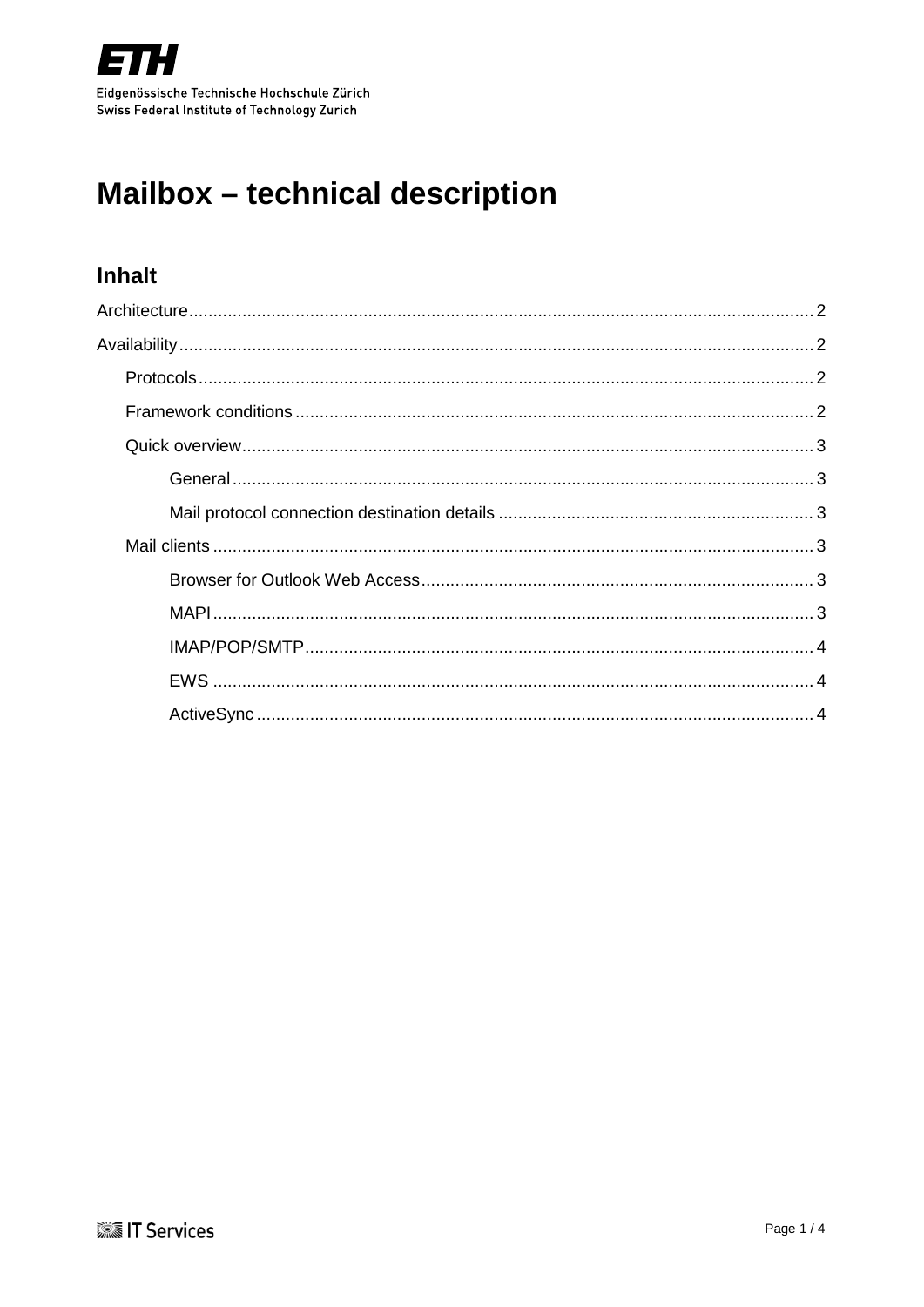## <span id="page-1-0"></span>**Architecture**

The mailbox service of ETH Zurich consists of an array of geo-redundant mail servers on the basis of Microsoft Exchange 2010.

# <span id="page-1-1"></span>**Availability**

The service is available on a 24/7 basis and is constantly and automatically monitored. An availability of 99.95% is targeted. However, the service is operated on a best-effort basis. There is no dedicated standby service.

Major service interruptions are announced at least one week in advance and usually take place at off-peak times (Saturdays). Minor maintenance tasks that merely involve interruptions of no more than a few minutes are not communicated. Such work takes place during the daily maintenance window from 6 to 7:30 a.m.

No mail is lost during these planned service interruptions.

### <span id="page-1-2"></span>**Protocols**

The following mail protocols are supported:

- HTTP (Web, MAPI, EWS and ActiveSync)
- MAPI (can only be reached internally at ETH)
- **SMTP**
- IMAP
- POP

We provide ActiveSync (via HTTPs) as a push mail solution for the mail communication of the various mobile devices. Attention: Blackberry devices are NOT supported!

To connect to the mail server, all protocols require authentication. Additionally HTTP, SMTP, IMAP and POP must be encrypted with SSL/TLS. For SMTP, we offer TLS encryption via port 25 and/or port 587. Port 465 is not available.

#### <span id="page-1-3"></span>**Framework conditions**

The service is designated for students and is also available free of charge to the members of the organisational units of ETH Zurich.

Attention: The service can only be used by entire mail domains and their members, not for individual employees.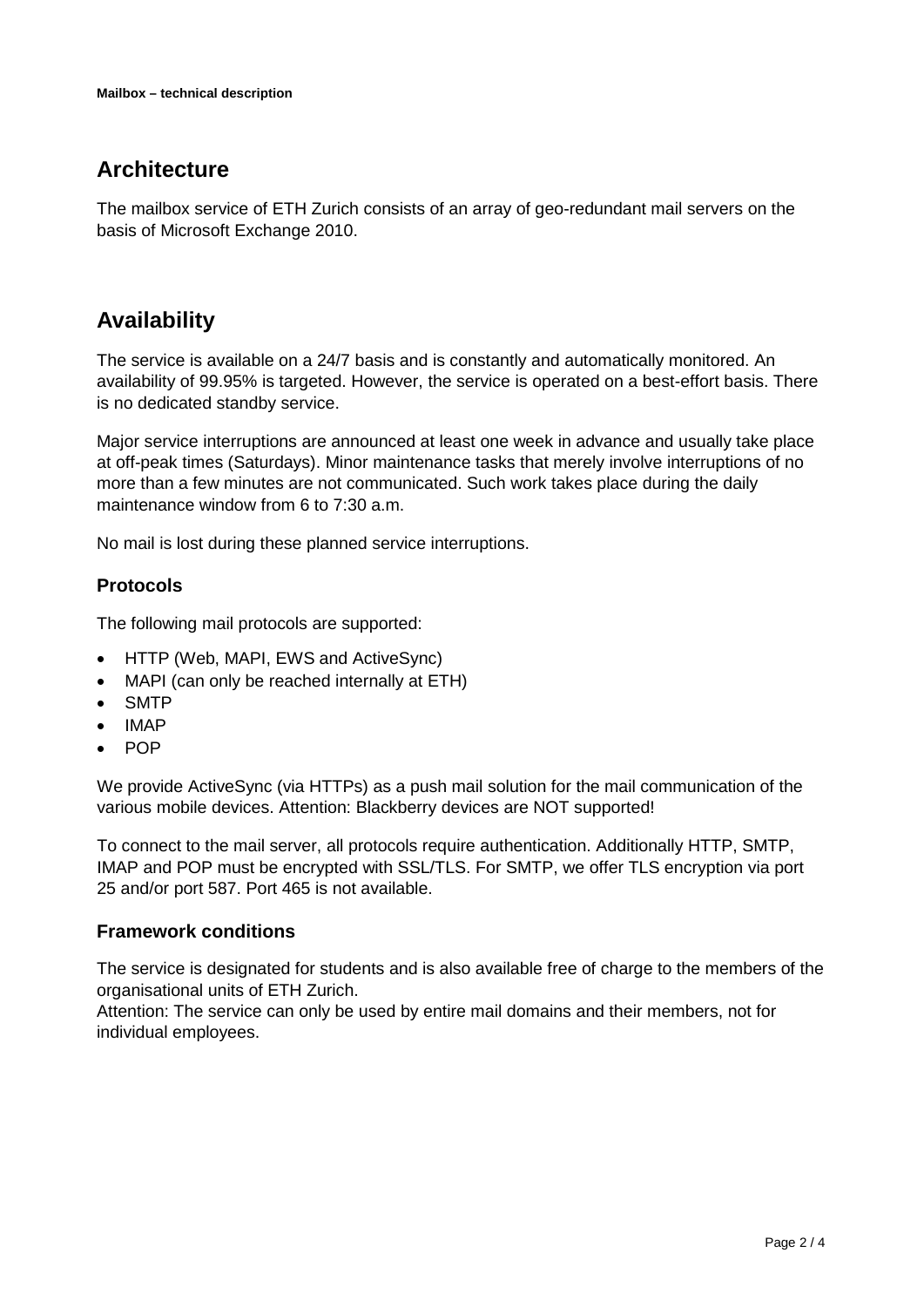## <span id="page-2-0"></span>**Quick overview**

#### <span id="page-2-1"></span>**General**

|                                | Team                                                                                                                   | <b>Students</b>                                      |
|--------------------------------|------------------------------------------------------------------------------------------------------------------------|------------------------------------------------------|
| Mailbox quota                  | 5 GB (standard)                                                                                                        | 200 MB                                               |
| Maximum guaranteed mail size   | 20 MB                                                                                                                  | 20 MB                                                |
| Send limit/day                 | 500 mail addresses/day (standard)                                                                                      | 500 mail addresses/day                               |
| SendAs                         | Yes (on request)                                                                                                       | No                                                   |
| Send on behalf                 | Yes (on request)                                                                                                       | No                                                   |
| Sender spoofing                | No (default)                                                                                                           | N <sub>0</sub>                                       |
| Maximum number of mail aliases | 10                                                                                                                     | 10                                                   |
| Mailbox service administration | https://passwort.ethz.ch<br>My Services - mailbox                                                                      | https://passwort.ethz.ch<br>My Services - mailbox    |
| Mailbox support service        | Mail admin of the local<br>$1_{-}$<br>organisational unit<br>Service Desk (Tel: 27777)<br>2.<br>servicedesk@id.ethz.ch | Service Desk (Tel: 277<br>77) servicedesk@id.ethz.ch |

#### <span id="page-2-2"></span>Mail protocol connection destination details

| <b>Protocol</b>            | <b>Connection to mail server</b>            |
|----------------------------|---------------------------------------------|
| HTTPs (Outlook Web Access) | https://mail.ethz.ch/owa                    |
| <b>MAPI</b>                | mail.ethz.ch                                |
| <b>IMAP</b>                | mail.ethz.ch (imap.ethz.ch); Port 993 (SSL) |
| <b>POP</b>                 | mail.ethz.ch (pop.ethz.ch); Port 995 (SSL)  |
| <b>SMTP</b>                | mail.ethz.ch (smtp.ethz.ch); 587 (TLS)      |
| ActiveSync                 | mail.ethz.ch                                |
|                            | Domain: d.ethz.ch (if required)             |
|                            | Userlogon: "d\ <logonname>"</logonname>     |
| <b>EWS</b>                 | mail.ethz.ch; Port 443                      |
|                            | (https://mail.ethz.ch/ews/exchange.asmx)    |

#### <span id="page-2-3"></span>**Mail clients**

As a matter of principle, all mail clients that use the above-mentioned protocols can be used. However, due to the great variety of clients, we can only officially support a limited selection:

<span id="page-2-4"></span>Browser for Outlook Web Access

- Internet Explorer
- Chrome
- Firefox
- Safari

<span id="page-2-5"></span>MAPI

• Outlook (Windows)